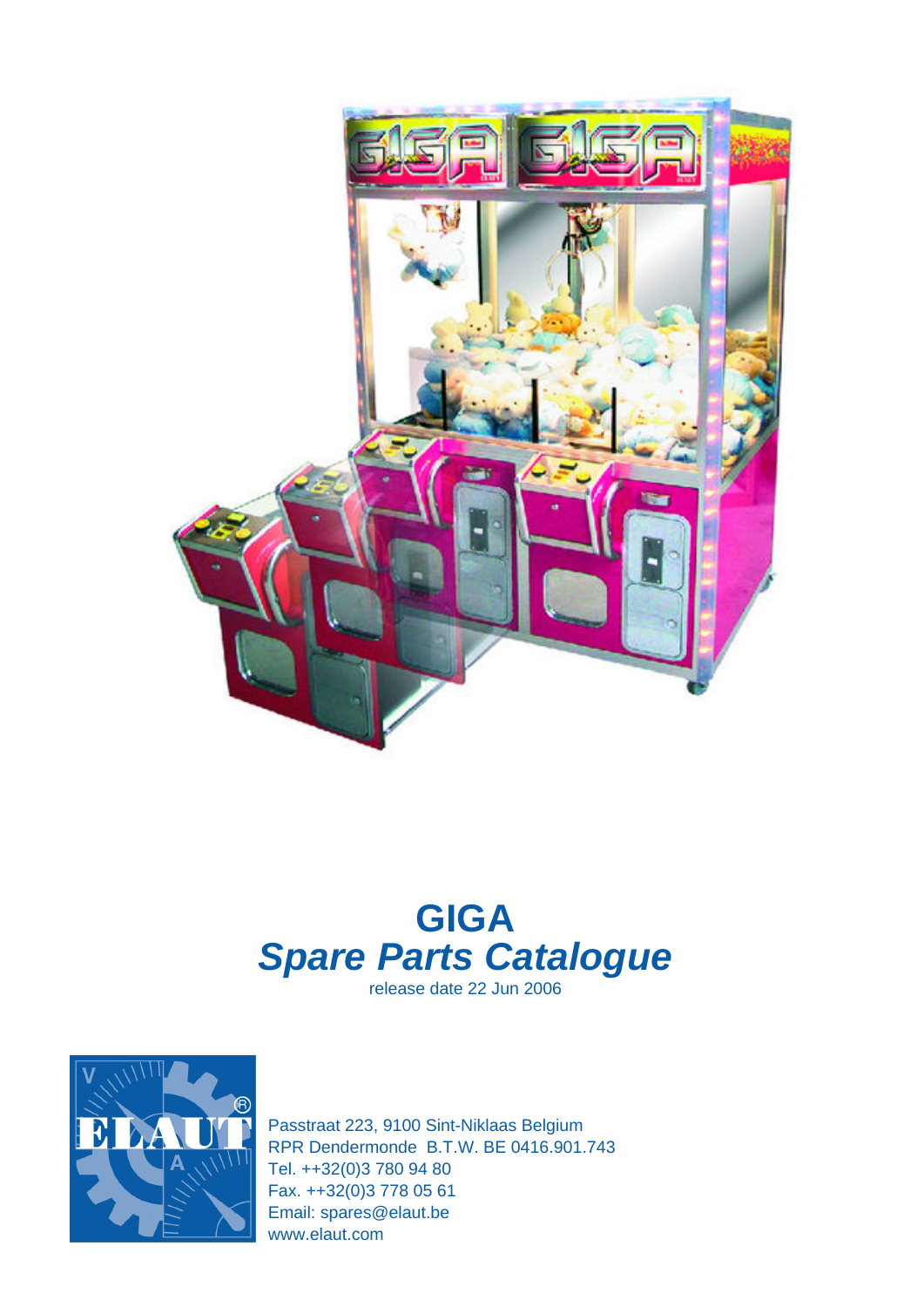

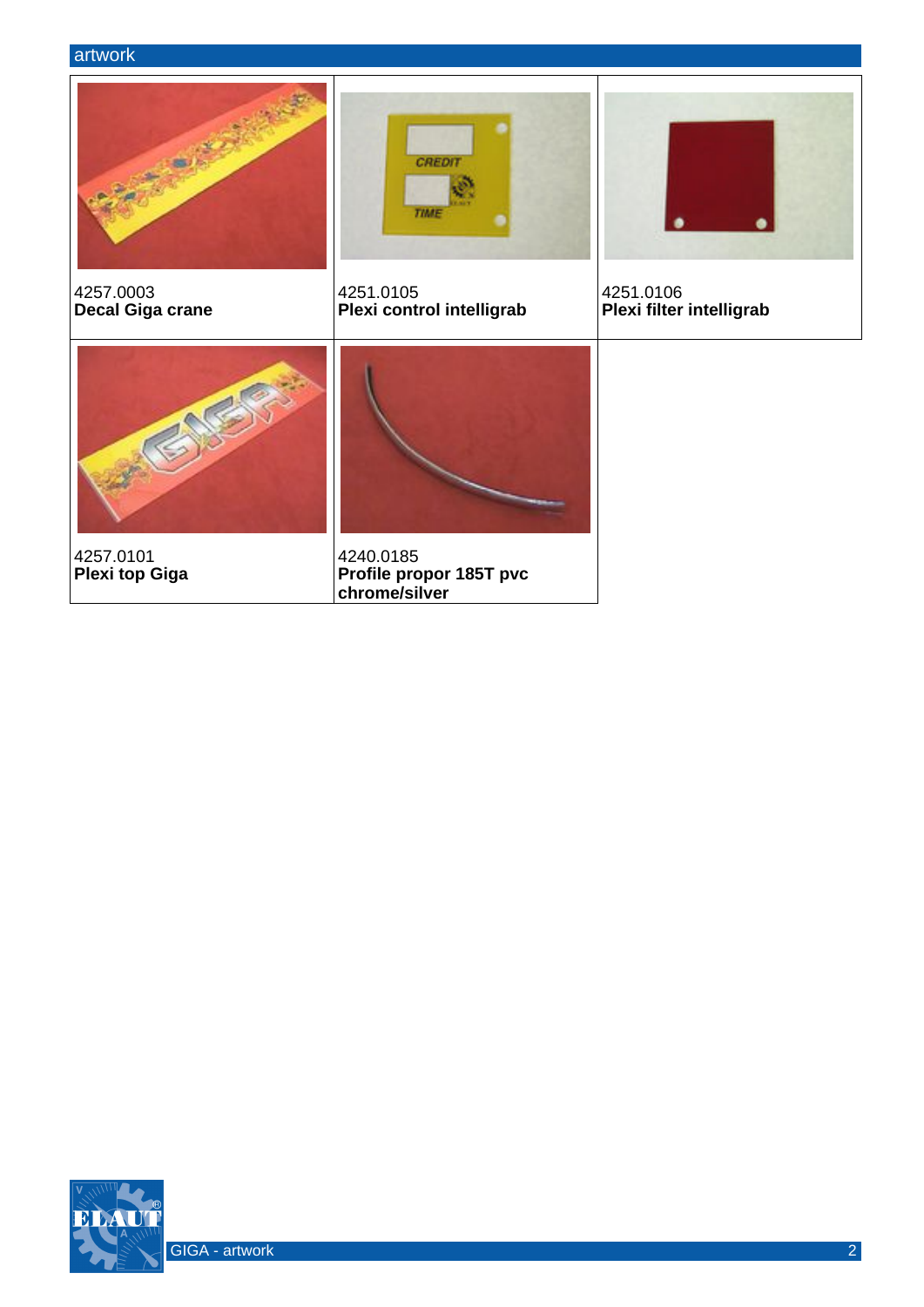## money handling



2760.0105 **Bezel Horizon with bracket and screws**



2760.0131 **Bill acceptor GBA Horizon**



2760.0132 **Bill acceptor GBA Horizon reader**



4280.0011 **Cashbox pvc mini-door**



2720.0019 **Coin mech s10 0.25 usd**



2745.0200 **Coin mechanism SR3 pd stlg**



2745.0107 **Coin mechanism WH - euro**



2745.0109 **Coin mechanism small WH euro**



5357.2016 **Cover plate WH small mini-door**

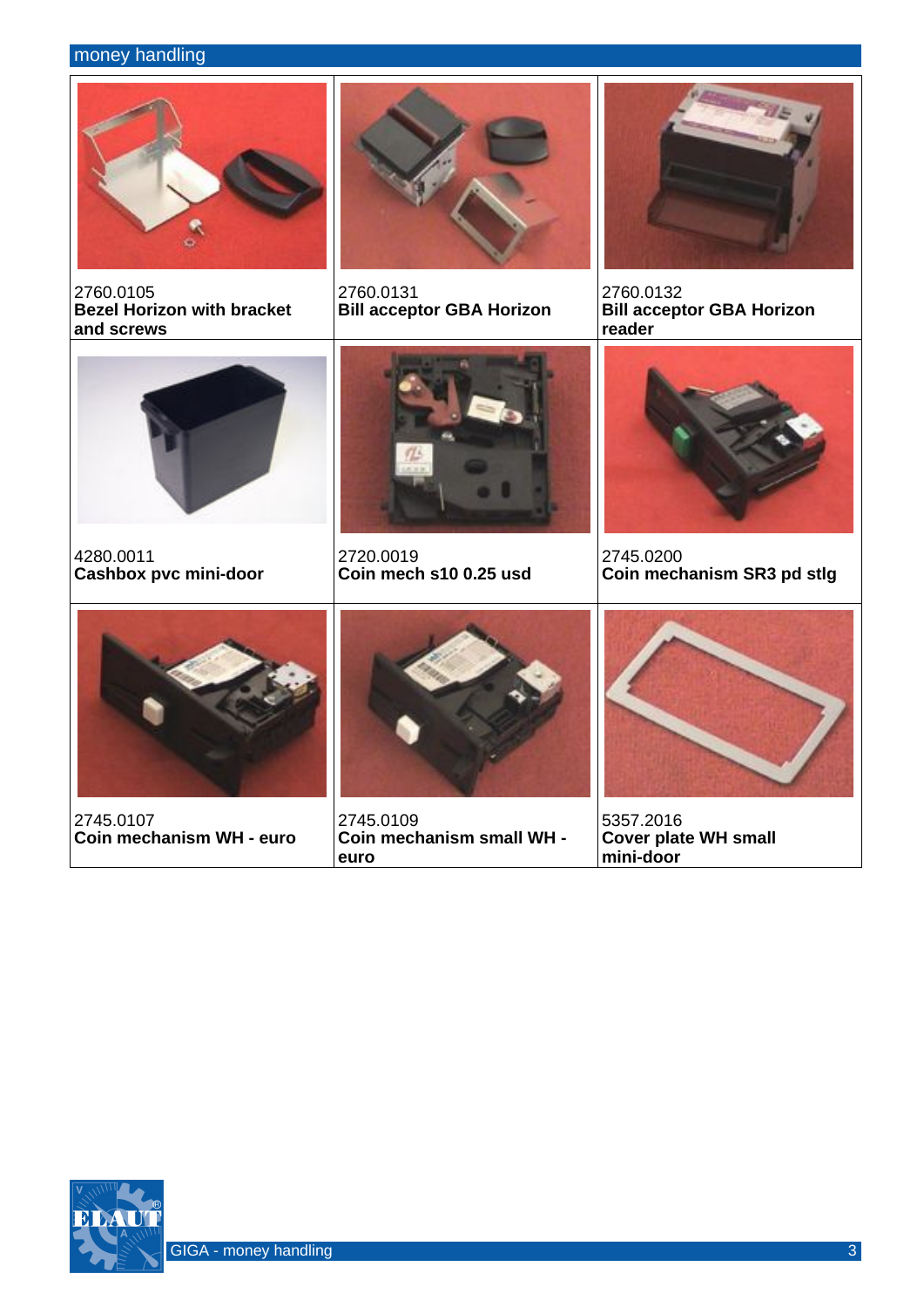#### electric+electronic parts







2120.1002 **Connector block [screwless] 2p**



2150.0120

2120.1003 **Connector block [screwless] 3p Fuse 5X20 4A T**



2312.0040

9090.0007

**Button EX 1 with label**



2312.0080 **Fuse 5X20 8A T**



2312.0013 **Fuse 5x20 1.25A T**



2312.0016 **Fuse 5x20 1.6A T**



2312.0025 **Fuse 5x20 2.5A T**



2312.0035 **Fuse 5x20 3.15A T**



2312.0050 **Fuse 5x20 5A T**



2312.0063 **Fuse 5x20 6.3A T**

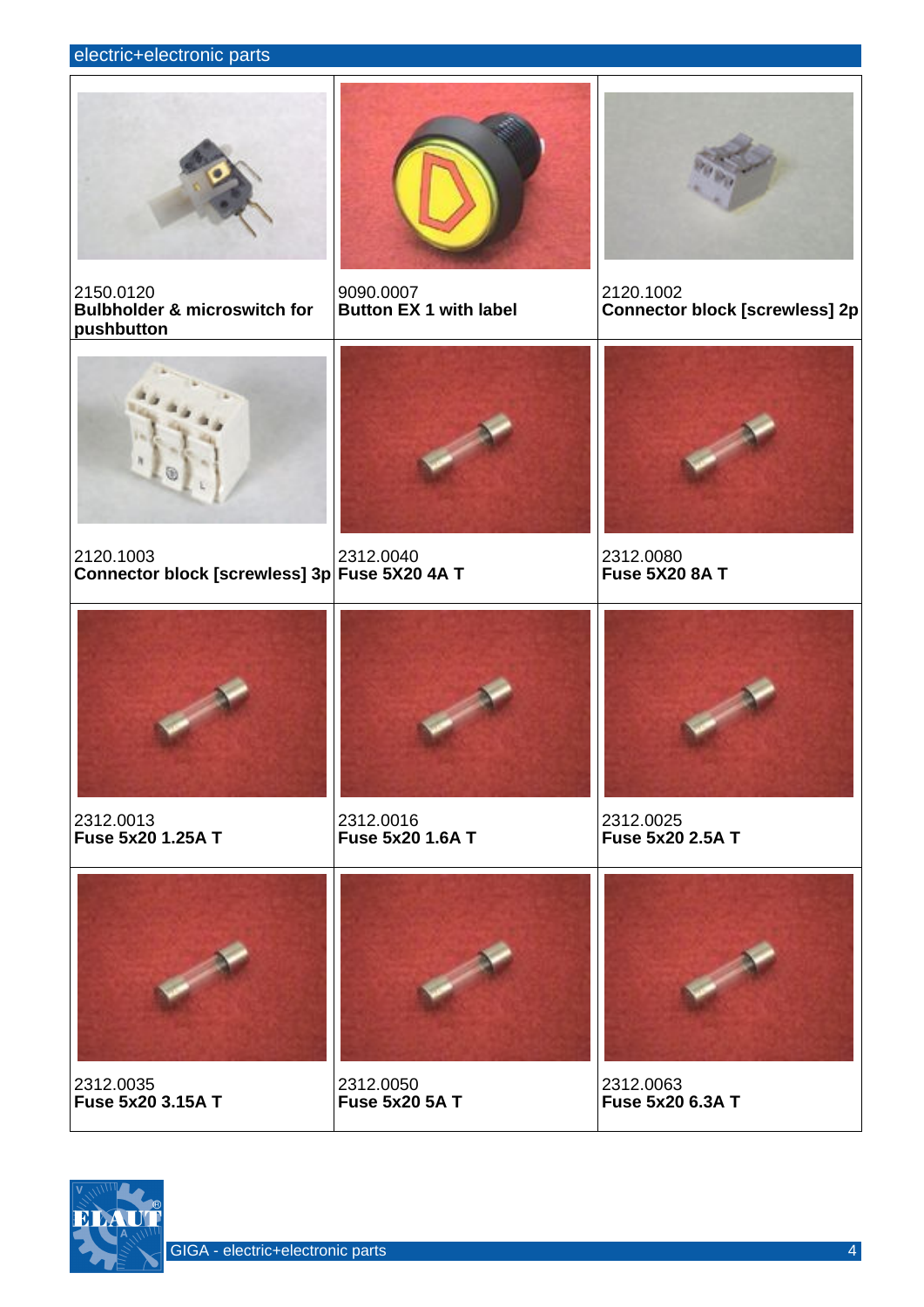

2410.0231 **Transfo ringcore 230VA 2x24V 2x115V**

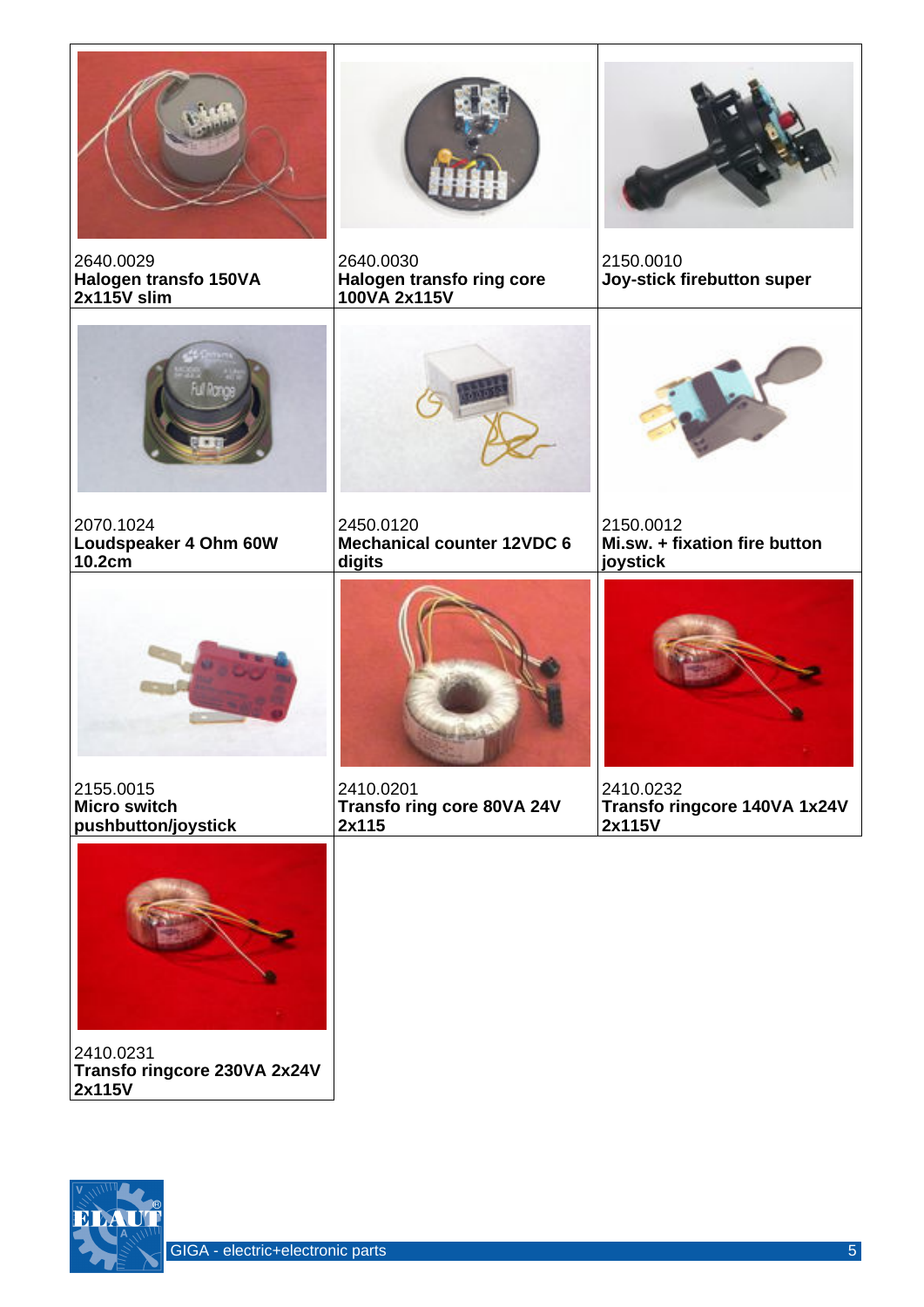### exterior housing

5419.0011





5359.0001 **Connector bracket gantry EX 1**



7020.1780 **Door hinge clip-top/spring 75T1780**



**Bottom roller sliding door rail**

5390.0211 **Grate ventilator loud speaker st.st.**



5390.0212 **Grid loudspeaker st.st.**



4257.0502 **Grid plastic ventilation d=100**



7010.0061 **Lock T-handle alike**



7010.0071 **Lock pushlock keyed alike**



7010.0023 **Lock round short key alike door**



7010.0060 **Lock t-handle chrome**



4257.0212 **Mini-door Alberici + Smile NV5**



4257.0204 **Mini-door double 2xS10**



GIGA - exterior housing 6 and 10 million control of the control of the control of the control of the control of the control of the control of the control of the control of the control of the control of the control of the c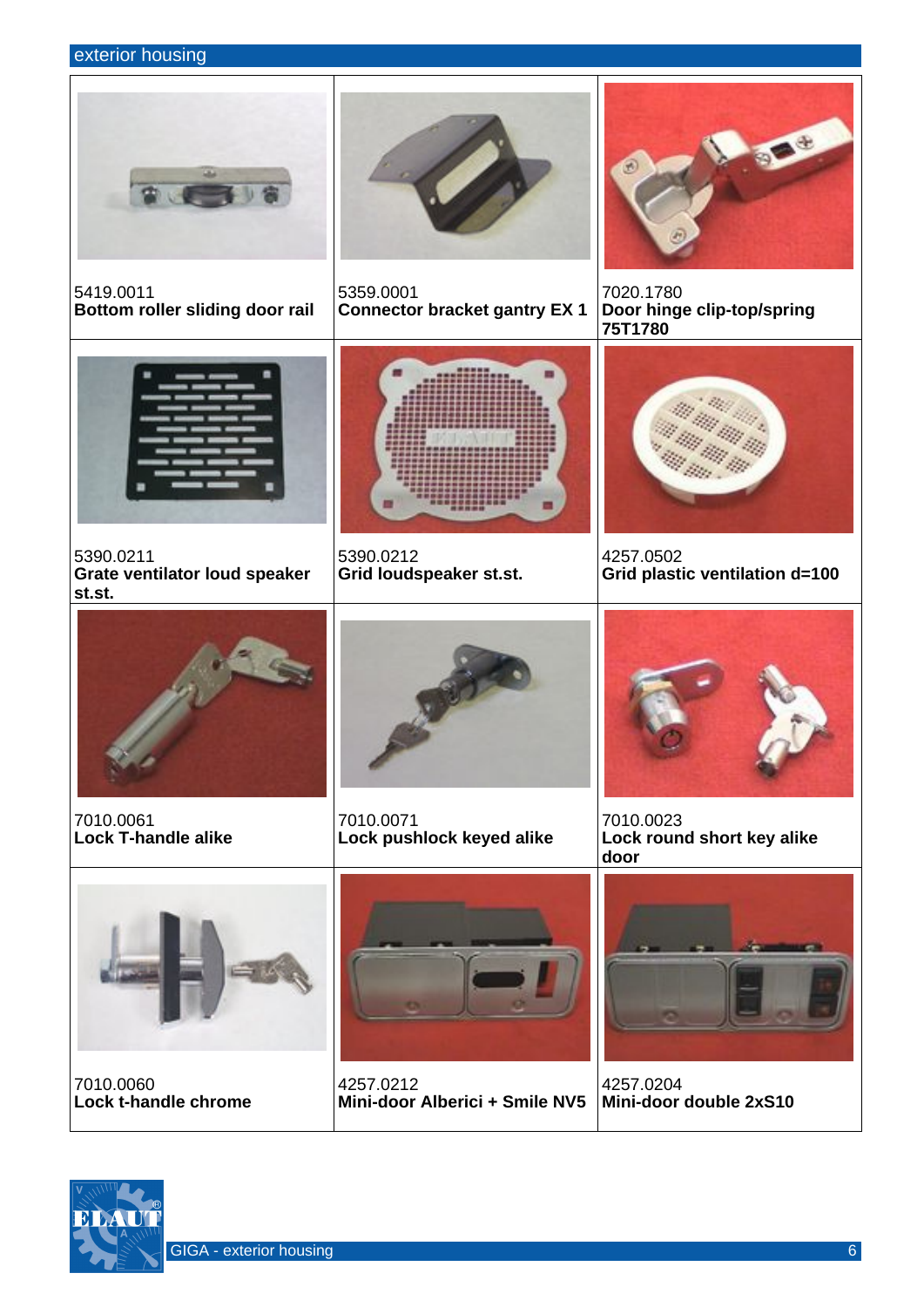

4257.0201 **Mini-door double silver NRI-entry**



5257.6023 **Plate lead-through cable**



5419.0001 **Plug PVC black glass door**



9090.0351 **Security door Elaut black**



9090.0352 **Security door Elaut grey**



9090.0043 **Shelf bracket 45mm l/h side**



9090.0044 **Shelf bracket 45mm r/h side**

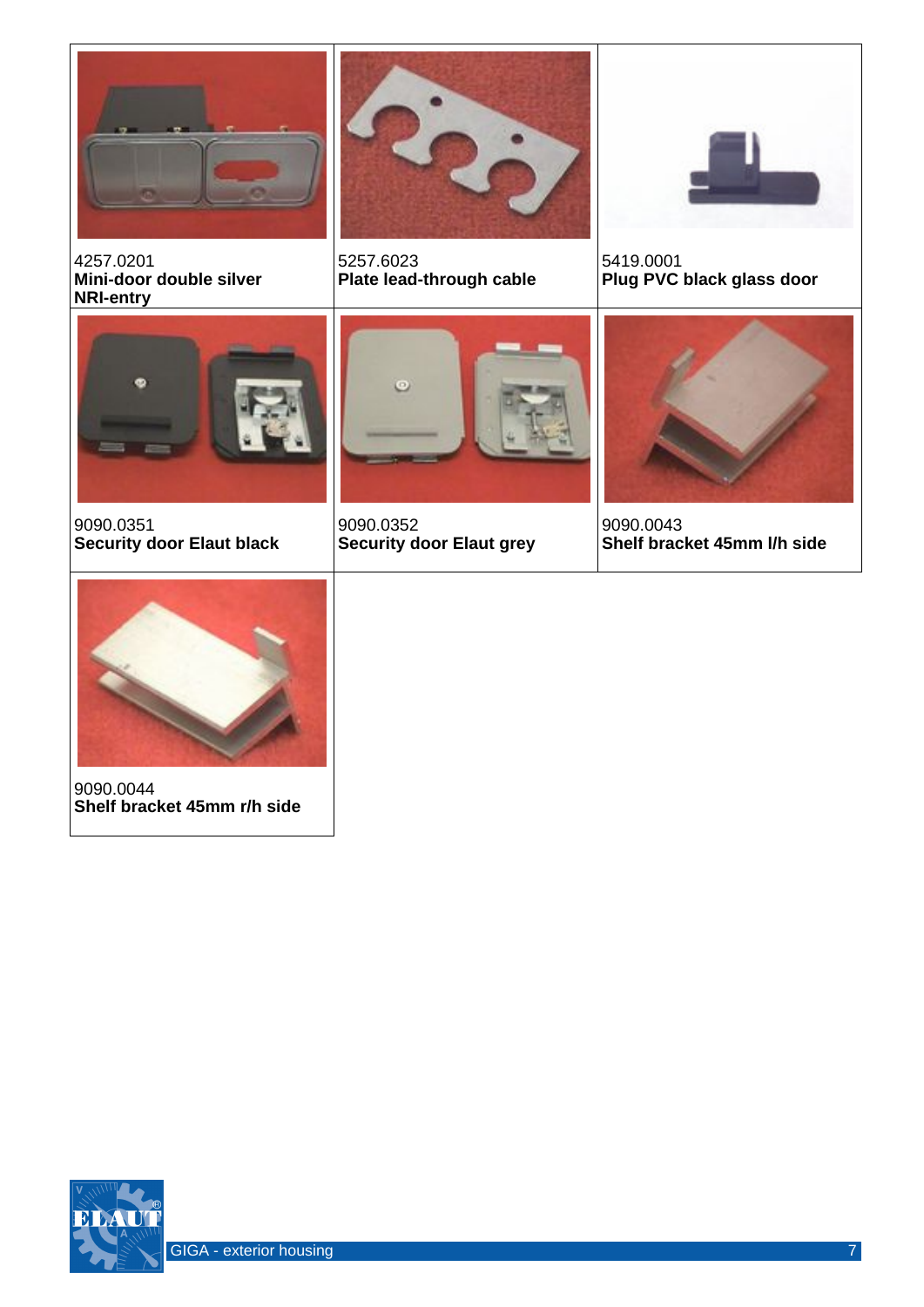## gantry + claws

| 3500.0721<br>Anti-swing bush                | 3500.2113<br><b>Bearing forward left</b>            | 3500.0380<br><b>Bearing ring ertalon</b>            |
|---------------------------------------------|-----------------------------------------------------|-----------------------------------------------------|
|                                             |                                                     |                                                     |
|                                             |                                                     |                                                     |
| 3500.2114<br><b>Bearing sidewards right</b> | 6890.5016<br>Bolt with turning knob M5x16           | 3500.0302<br><b>Brace plate/clamp [eurograb]</b>    |
|                                             |                                                     |                                                     |
| 3500.0181<br>Cable holder nylon CH-2-01     | 3500.0180<br><b>Cableholder plastic</b>             | 6829.0300<br><b>Chain for claw</b>                  |
|                                             |                                                     |                                                     |
| 3500.0960<br><b>Claw adjustment washer</b>  | 9036.4261<br>Claw assy complete medium<br>hp type a | 9036.4262<br>Claw assy complete medium<br>hp type b |

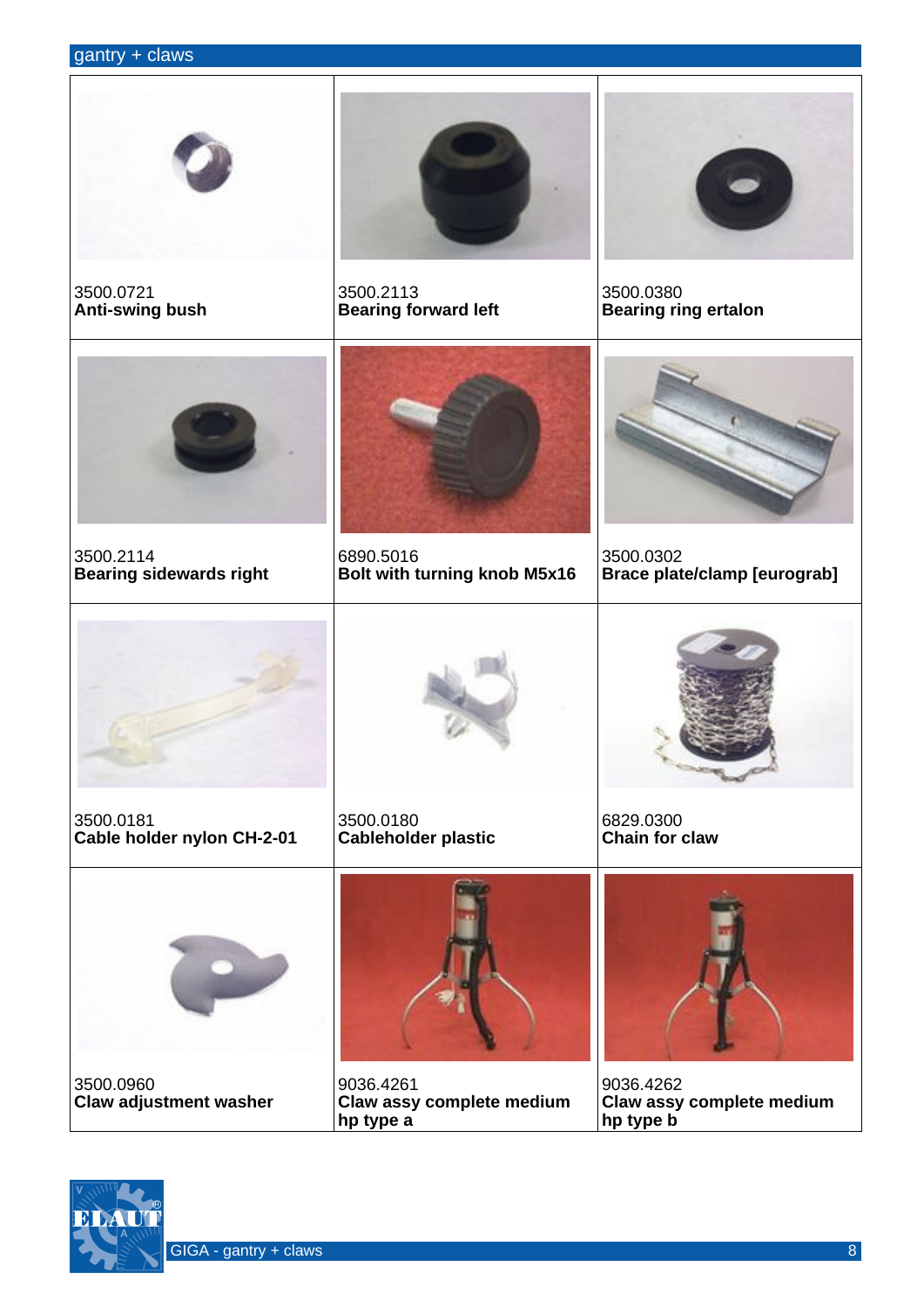

9036.4263 **Claw assy complete medium hp type c**



9036.4264 **Claw assy complete medium hp type d**



9036.4272 **Claw assy complete small hp type b**



9036.4273 **Claw assy complete small hp type c**



9036.4265 **Claw assy complete small hp type s**



9036.4266 **Claw assy complete small hp type u**



9036.1261 **Claw bottom part hp type ma**



9036.1262 **Claw bottom part hp type mb**



9036.1263 **Claw bottom part hp type mc**



9036.1264 **Claw bottom part hp type md**



9036.1272 **Claw bottom part hp type sb**



9036.1273 **Claw bottom part hp type sc**

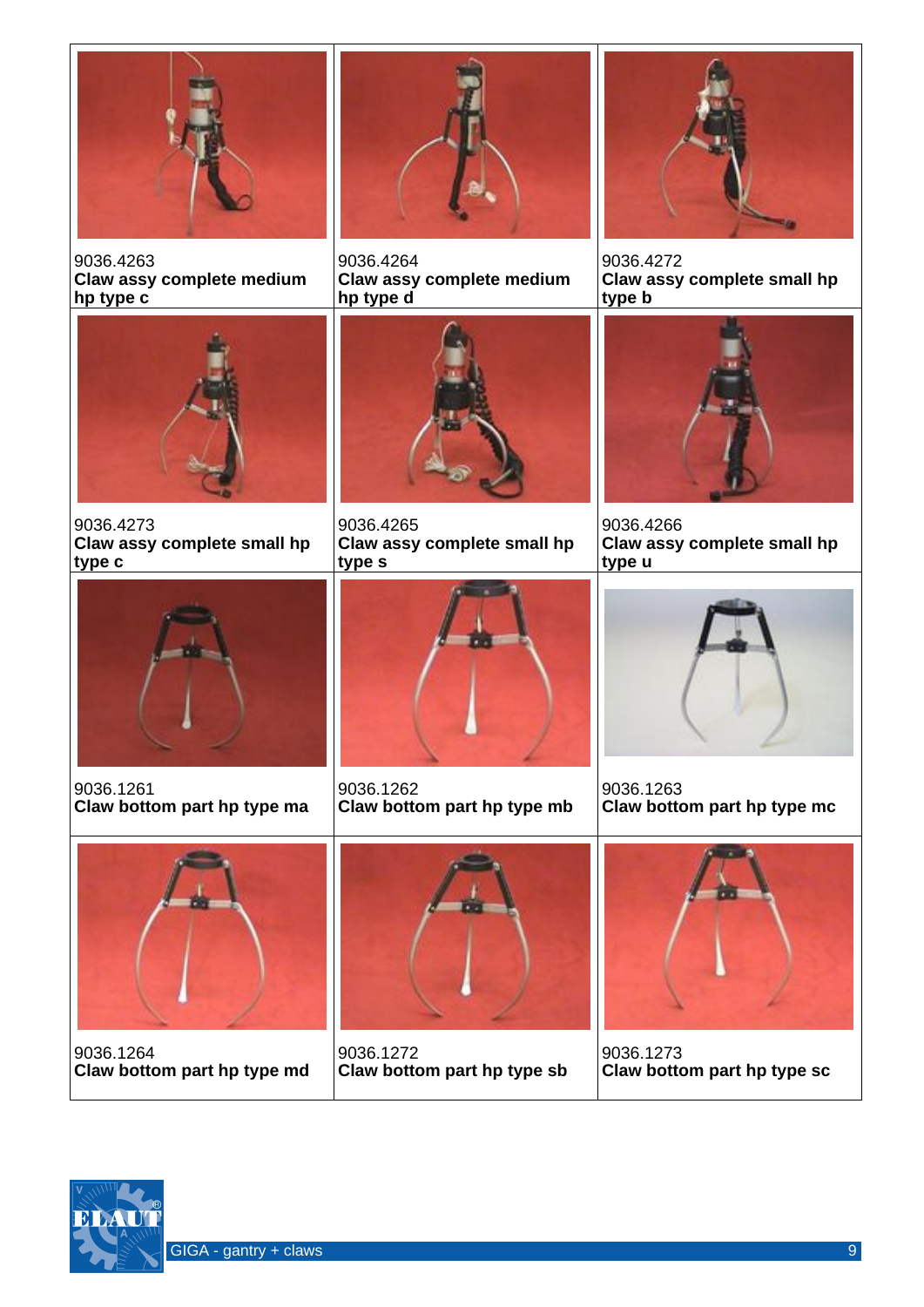

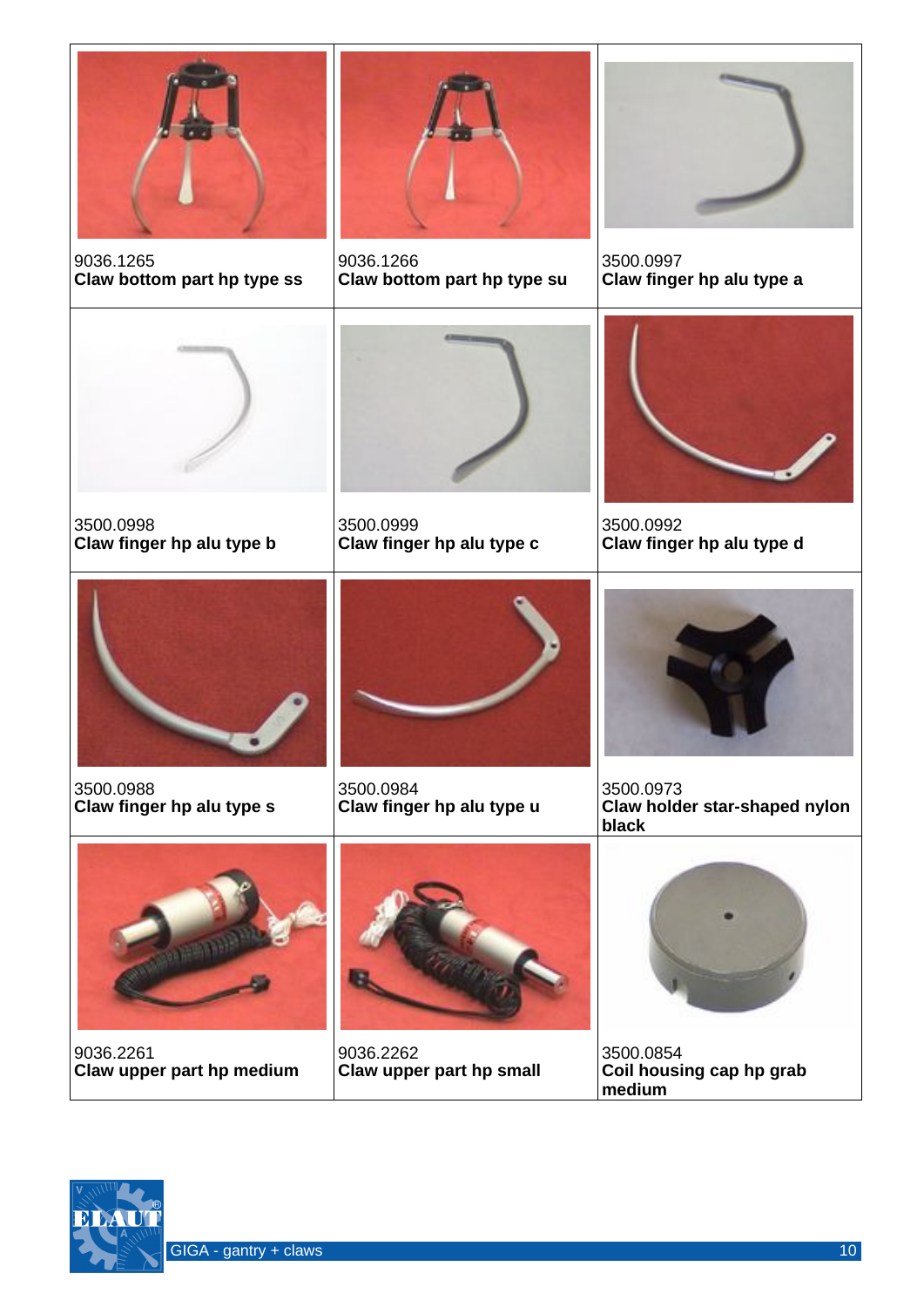

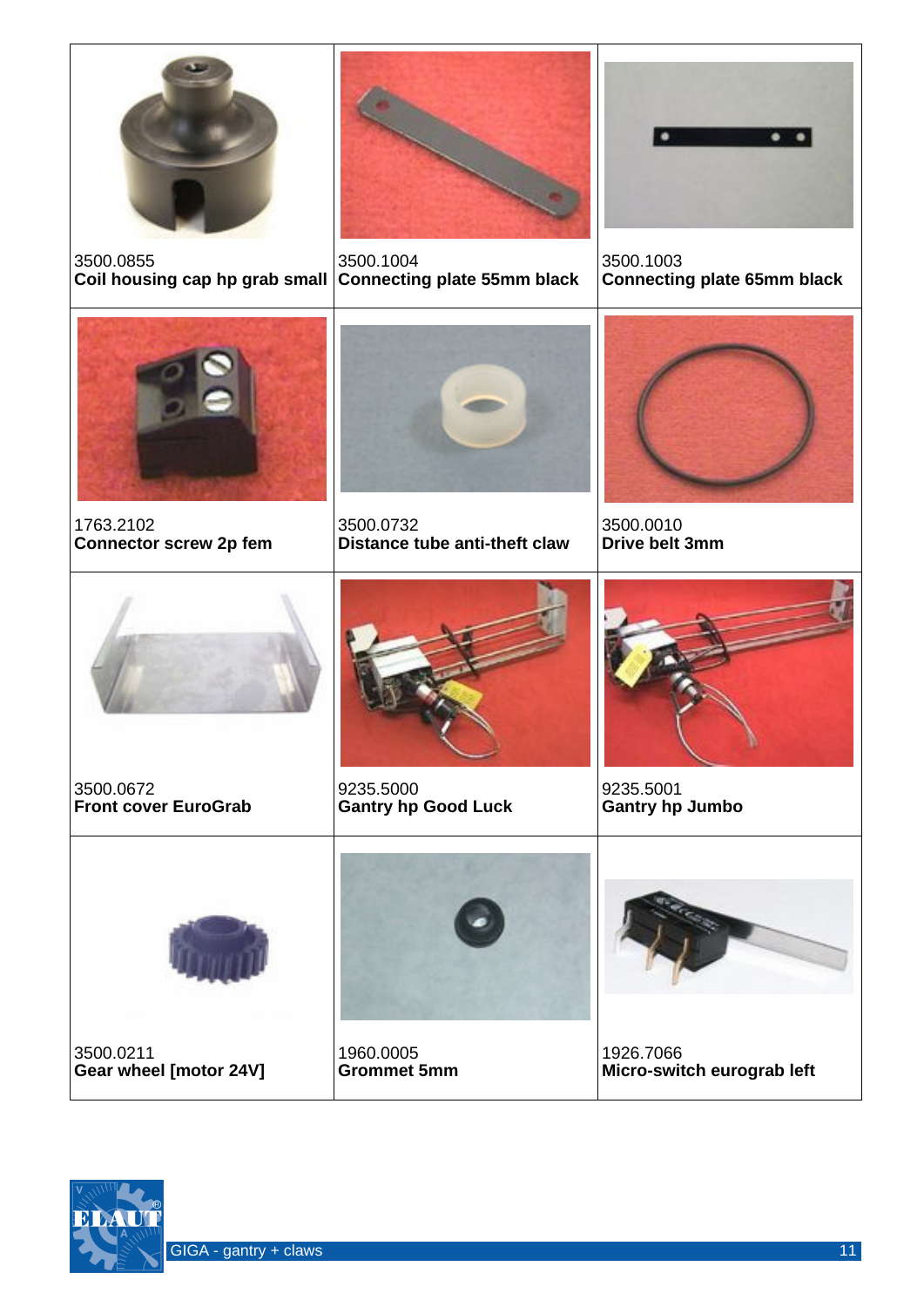

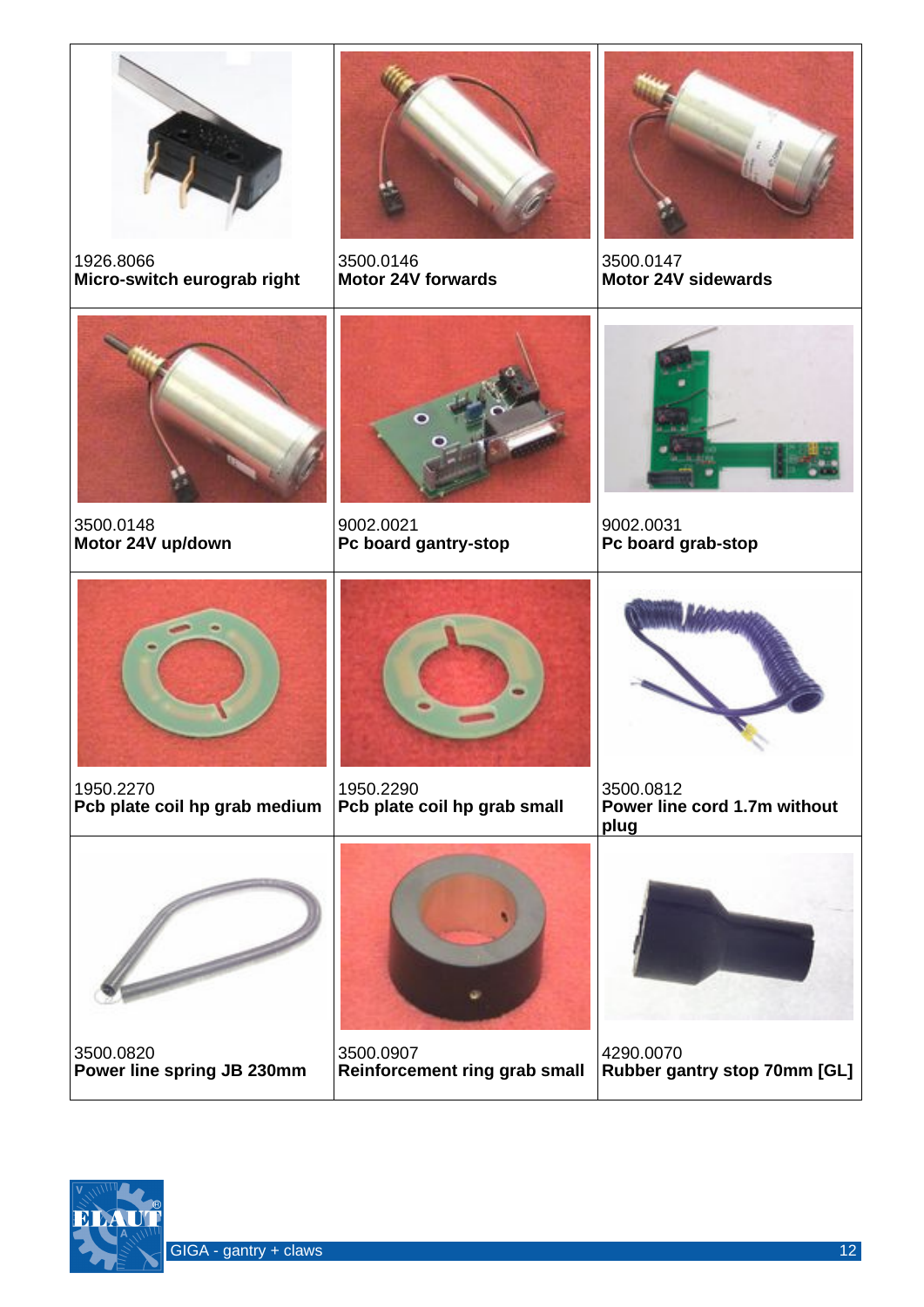|                                                             |                                             | <b>MWW</b>                                     |
|-------------------------------------------------------------|---------------------------------------------|------------------------------------------------|
| 4290.0095<br>Rubber gantry stop 95mm [JB]                   | 3500.0124<br>Side cover Eurograb            | 3500.0761<br>Spring lifter 27.5mm              |
|                                                             |                                             | <b>LE SERVICE DE L'ANGERIE</b>                 |
| 6251.0003<br><b>Starlock retaining washer</b><br>capped 3mm | 3500.0270<br>Stop rod end 68mm black        | 3500.0271<br>Stop rod end 80mm black           |
|                                                             |                                             |                                                |
| 3500.0241<br>Stop rod spring 104mm                          | 3500.0230<br>Stop rod stainless steel 140mm | 3500.0580<br><b>String lead ertalon</b>        |
|                                                             |                                             |                                                |
| 3500.0490<br>String nylon 2mm -1.65m                        | 3500.0540<br><b>String winder</b>           | 3500.0912<br>Suspension ring hp grab<br>medium |

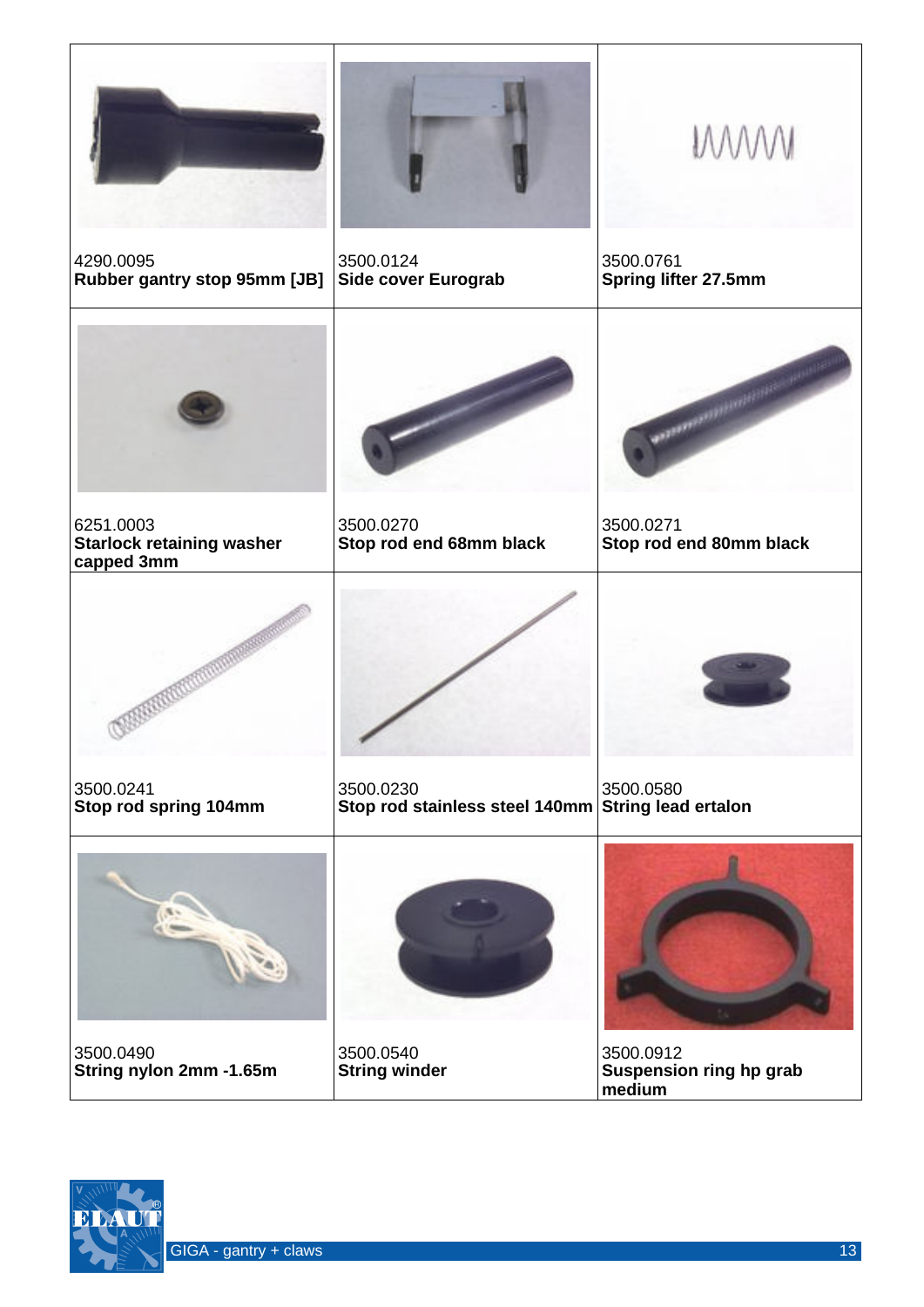

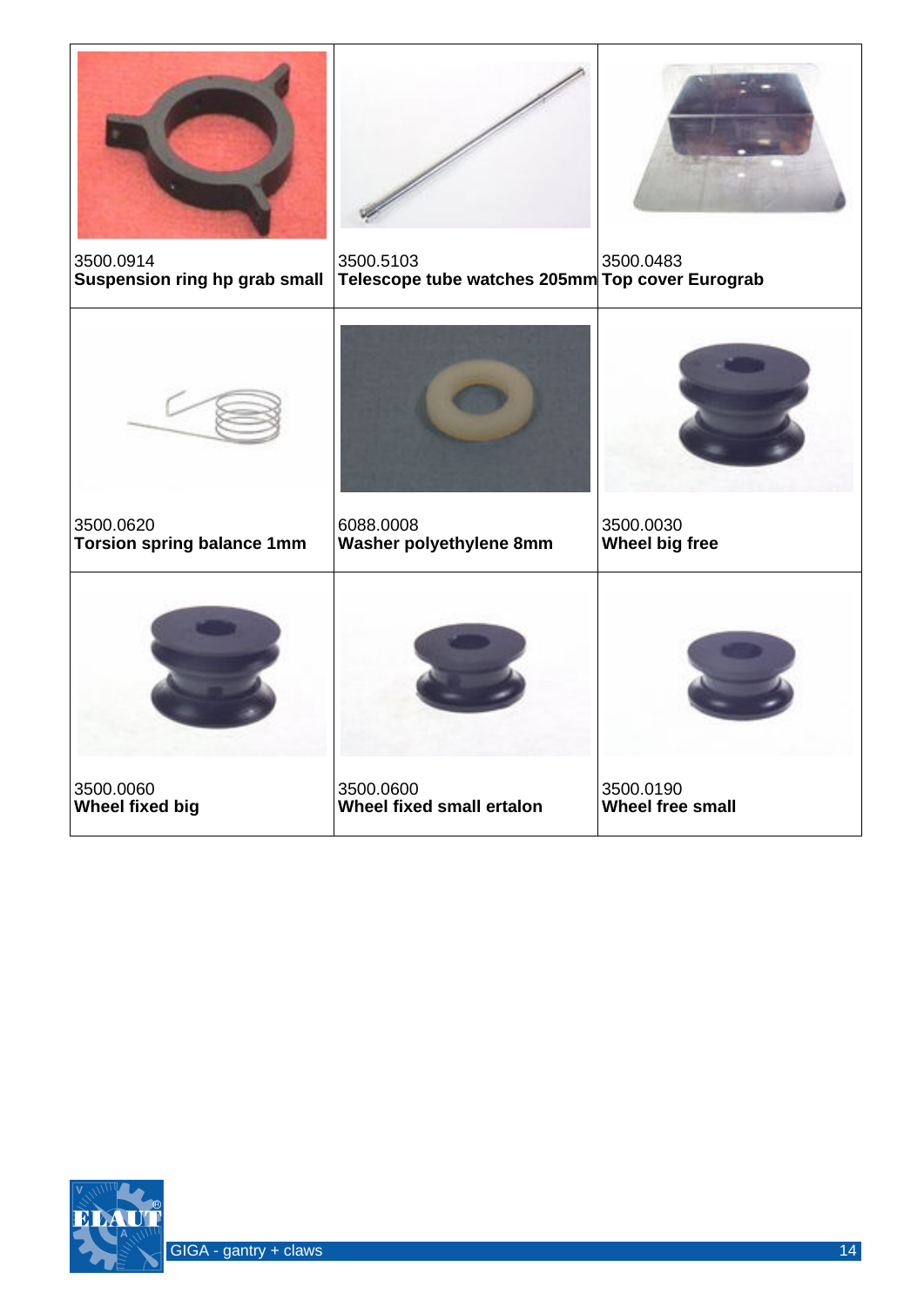## lighting equipment

|                                                         | ψ,                                                      |                                                         |
|---------------------------------------------------------|---------------------------------------------------------|---------------------------------------------------------|
| 2620.0015<br>Bulb push button 12V 2W                    | 2610.6215<br>Flu-tube fitting 2x15W 60HZ<br><b>127V</b> | 2610.6220<br>Flu-tube fitting 2x18W 60HZ<br><b>127V</b> |
| 翅<br>V.                                                 |                                                         |                                                         |
| 2610.5215<br>Flu-tube fitting 50Hz 2x15W<br><b>220V</b> | 2610.5220<br>Flu-tube fitting 50Hz 2x18W<br><b>220V</b> | 2615.3315<br><b>Fluorescent tube F33 15W</b>            |
|                                                         |                                                         |                                                         |
| 2615.3318<br>Fluorescent tube F33 18W                   | 2640.0013<br>Halogen lamp 12V 50W closed                | 2640.0020<br>Halogen spot Giga without<br>plate/lamp    |

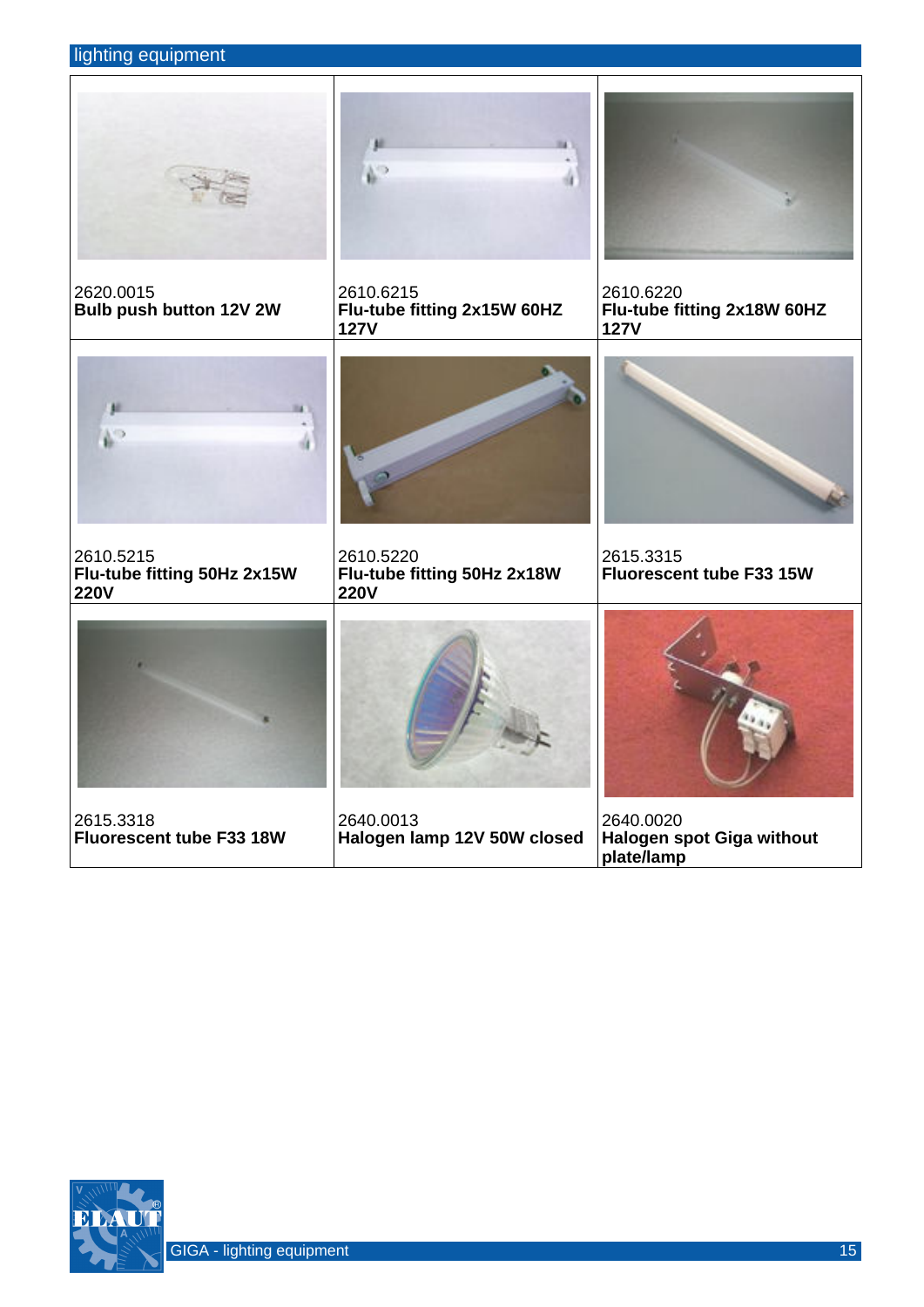#### printed circuit boards



9090.0072 **EEprom intelli programmed**



9060.2843 **IR-detection 8 channels big**



9060.2844 **IR-detection 8 channels small**



9002.0982 **Pcb chaserlight low voltage**



9002.2581 **Pcb display intelli controller**



9002.2561 **Pcb power supply intelli mains**



9002.2551 **Pcb power supply intelli smps**



9002.2562 **Pcb power supply intellimains ext**



9236.0320 **Unit intelli controller**



9090.2161 **Unit intelli programmer**



9090.0321 **Unit intelli sound module**



9239.0313 **Unit intelli supply 115V 1-pl**



GIGA - printed circuit boards 16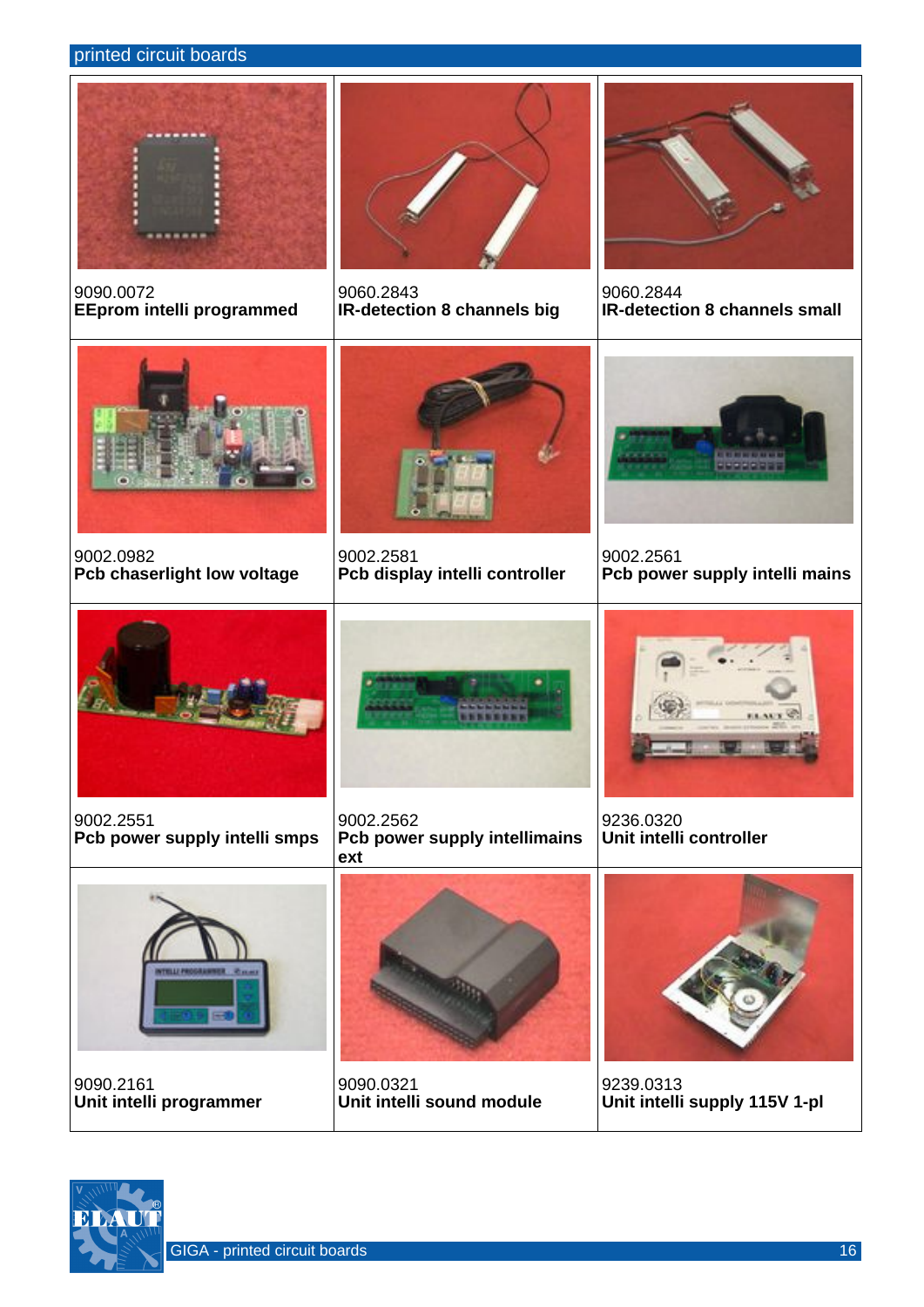

9239.0314 **Unit intelli supply 115V 2-pl**



9239.0318 **Unit intelli supply 115V extension 3**



9239.0320 **Unit intelli supply 115V extension 4**



9239.0303 **Unit intelli supply 230V 1-pl new Unit intelli supply 230V** 



9239.0309 **1-player**



9239.0304 **Unit intelli supply 230V 2-pl new**



9239.0308 **Unit intelli supply 230V extension 3**



9239.0310 **Unit intelli supply 230V extension 4**

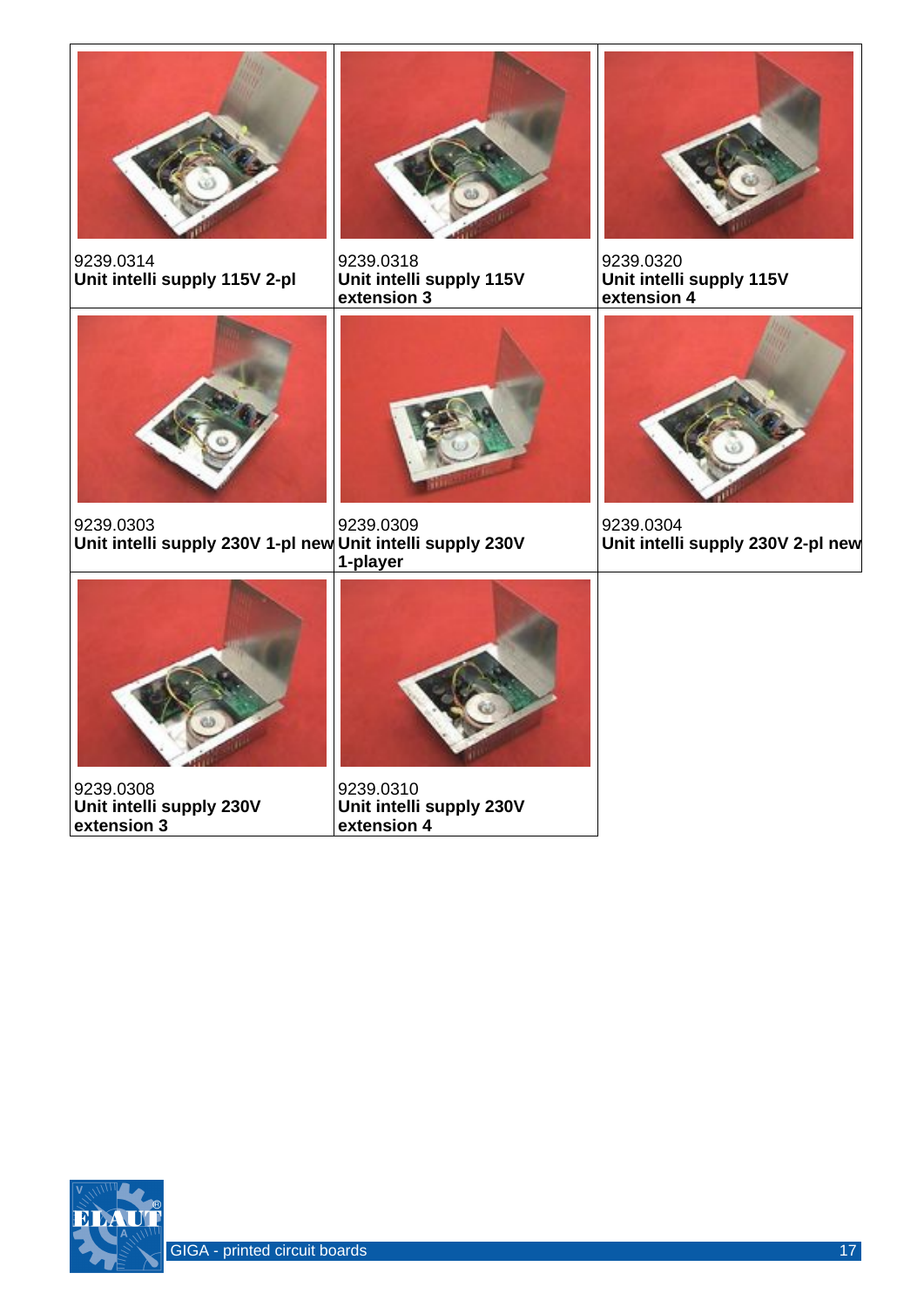#### wiring + connectors



9015.0223 **Cable central plate - gantry GL**



9015.0224 **Cable central plate - gantry Jumbo**



9015.0991 **Loom intelli Smile**



9015.0909 **Loom intelli bill acceptor Horizon**



9015.0955 **Loom intelli buttons**



9015.0957 **Loom intelli coin**



9015.0973 **Loom intelli coin 2x S10**



9015.0954 **Loom intelli counters 6 digits**



9015.0950 **Loom intelli gantry**



9015.0956 **Loom intelli joystick**



9015.0989 **Loom intelli supply 3,0m**



9015.0951 **Loom intelli supply 4m**